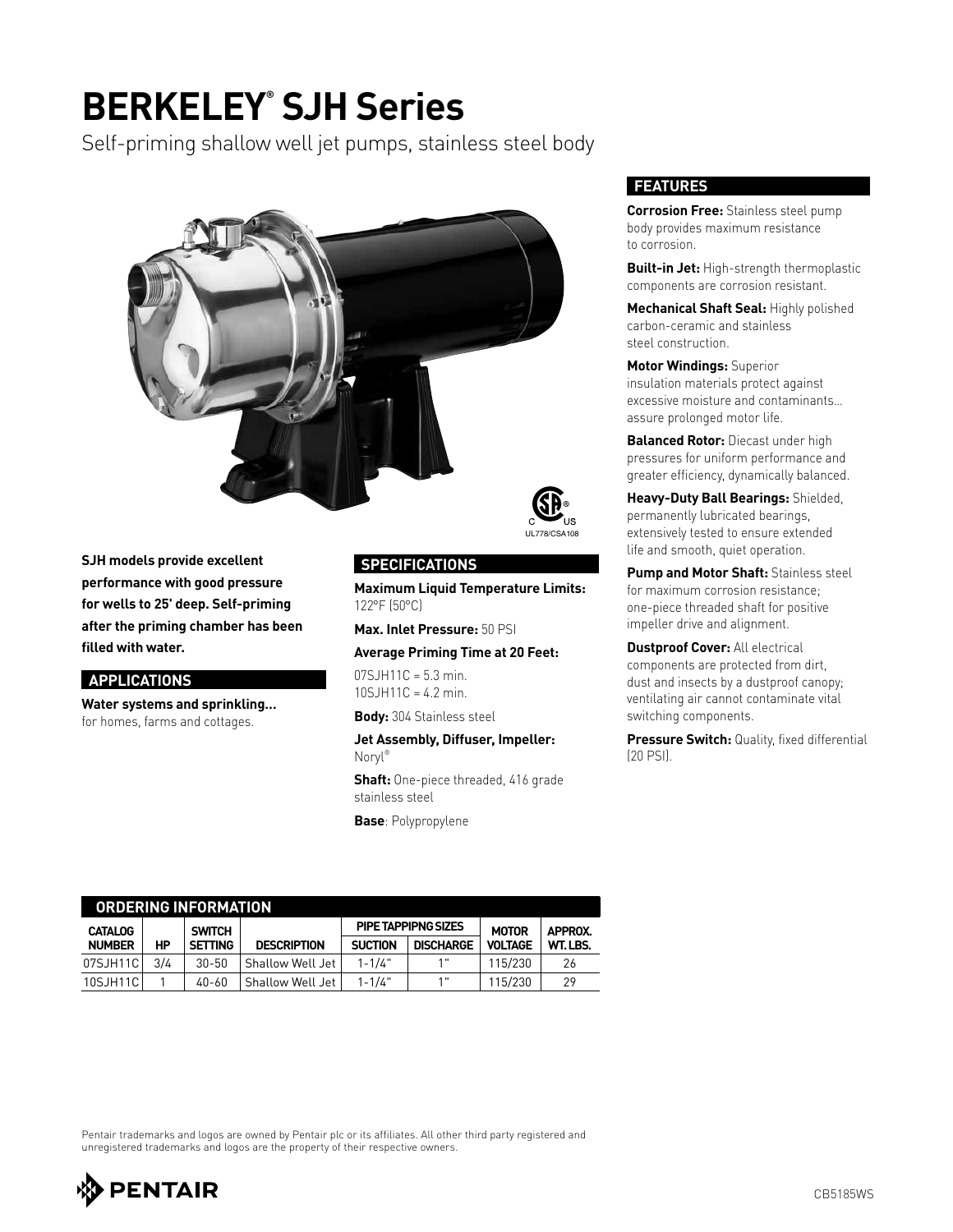# **BERKELEY® SJH Series**

Self-priming shallow well jet pumps, stainless steel body

#### **PUMP PERFORMANCE**



| <b>PUMP PERFORMANCE</b> (Capacity in gallons per minute) |           |                               |                       |      |          |              |     |                     |  |  |  |
|----------------------------------------------------------|-----------|-------------------------------|-----------------------|------|----------|--------------|-----|---------------------|--|--|--|
| <b>CATALOG</b><br><b>NUMBER</b>                          | <b>HP</b> | DISCH.<br><b>PRESSURE PSI</b> | <b>DEPTH TO WATER</b> |      |          |              |     | SHUT-OFF            |  |  |  |
|                                                          |           |                               | 5                     | 10'  | 15'      | $20^{\circ}$ | 25' | <b>PRESSURE PSI</b> |  |  |  |
| 07SJH                                                    | 3/4       | 30                            | 15.0                  | 13.5 | 11.9     | 10.4         | 9.1 | 64                  |  |  |  |
|                                                          |           | 40                            | 8.3                   | 7.1  | 6.7      | 5.2          | 4.3 |                     |  |  |  |
|                                                          |           | 50                            | 3.7                   | 2.9  | <b>Q</b> | 1.0          | 0.2 |                     |  |  |  |
| 10SJH                                                    |           | 40                            | 16.2                  | 14.6 | 12.6     | 10.6         | 7.5 | 80                  |  |  |  |
|                                                          |           | 50                            | 15.4                  | 14.3 | 12.3     | 10.3         | 7.3 |                     |  |  |  |
|                                                          |           | 60                            | 9.5                   | 9.5  | 9.5      | 9.5          | 7.1 |                     |  |  |  |

Tested and rated in accordance with Water Systems Council Standards.

NOTE: CJ90E uses 30-50 PSI pressure switch; CJ90F uses 40-60 PSI pressure switch.

Pumps installed with a Pro-Source® tank require a 100 PSI relief valve. Pumps installed with a conventional tank require a 75 PSI relief valve. Relief valve must<br>be capable of relieving entire flow of pump at relief pressu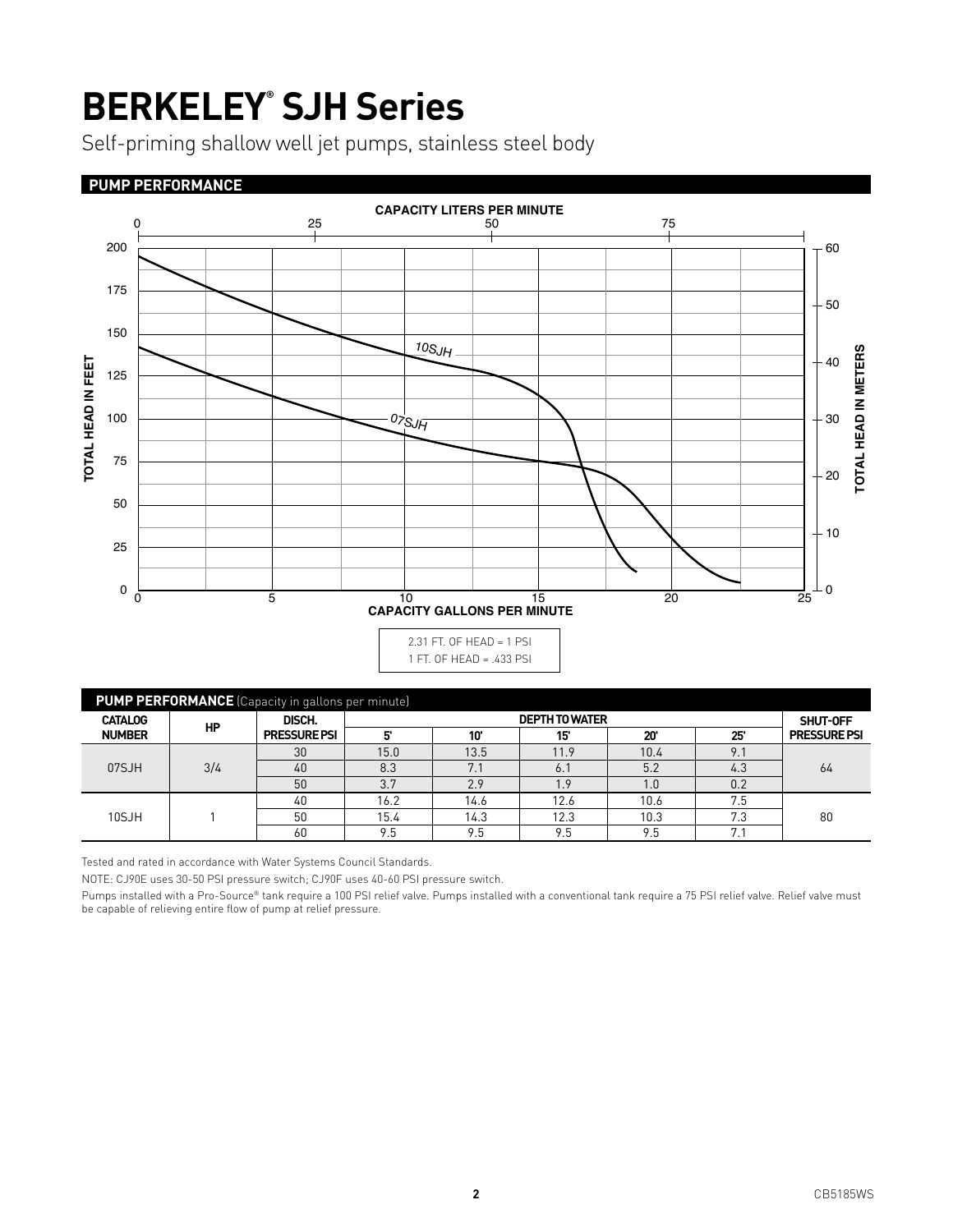# **BERKELEY® SJH Series**

Self-priming shallow well jet pumps, stainless steel body

### **OUTLINE DIMENSIONS**



Dimensions (in inches) are for estimating purposes only.